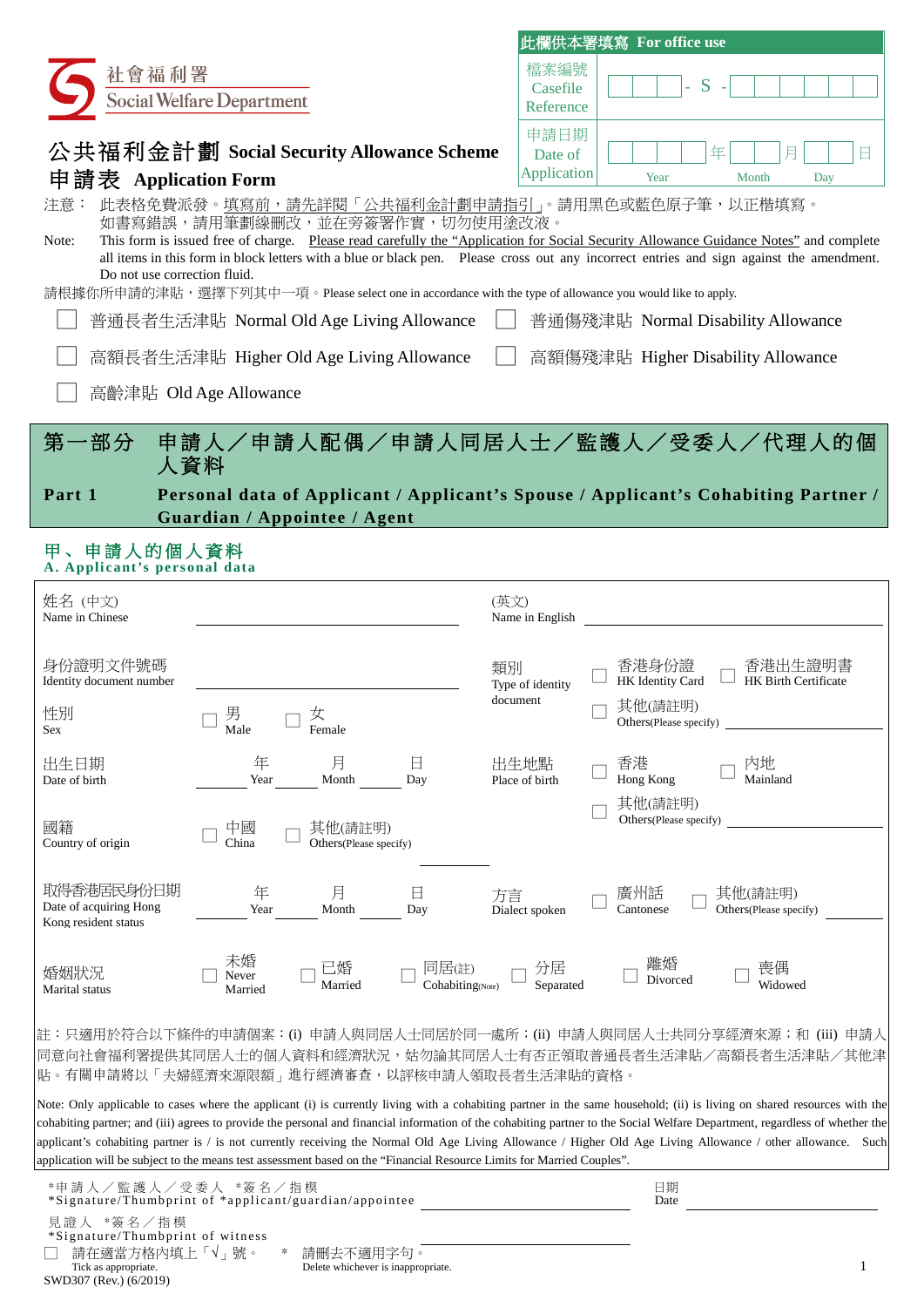## 甲 、 申請人的個人資料(續) **A. Applicant's personal data (cont'd)**

| 教育程度<br><b>Education</b> level                                | 幼稚園/幼兒中心<br>未受教育<br>Kindergarten / child care centre<br>No schooling                            | 小學<br>Primary               | 中學 * 1-3/4-5/6-7 年級<br>Secondary * 1-3 / 4-5 / 6-7                        |
|---------------------------------------------------------------|-------------------------------------------------------------------------------------------------|-----------------------------|---------------------------------------------------------------------------|
|                                                               | 專業教育(完成*中三/中五後入讀)<br>Technical / vocational training / commercial school<br>$-post *F.3 / F.5)$ | degree-post-graduate level) | 專上教育(*非學位/學位/深造課程)<br>Tertiary(*non-degree / degree-undergraduate level / |
| 住址<br>Residential address                                     | *香港/九龍/新界<br>*HK / KLN / NT                                                                     |                             |                                                                           |
| 居所類別<br><b>Accommodation</b> status                           | 自置<br>租住<br>其他(請註明)<br>Self-owned<br>Others (Please specify)<br>Rented                          |                             | 住宅電話號碼<br>Telephone number                                                |
| 通訊地址<br>Correspondence address                                | *香港/九龍/新界<br>*HK / KLN / NT                                                                     |                             | 流動電話號碼<br>Mobile phone number                                             |
| (如與住址不同,始須填寫)<br>(Only if different from residential address) |                                                                                                 |                             |                                                                           |

# 乙、申請人配偶/申請人同居人士的個人資料(只適用於普通/高額長者生活津貼申請人而其婚 姻狀況為 「 已 婚 」 或 「 同 居 」)

**B. Personal data of the spouse or cohabiting partner (only applicable to a Normal / Higher Old Age Living Allowance applicant whose marital status is "Married" or "Cohabiting")**

| 姓名 (中文)<br>Name in Chinese                                                                                |                             |             | (英文)<br>Name in English         |                                  |                                   |          |
|-----------------------------------------------------------------------------------------------------------|-----------------------------|-------------|---------------------------------|----------------------------------|-----------------------------------|----------|
| 身份證明文件號碼<br>Identity document number                                                                      |                             |             | 類別<br>Type of identity document | 香港身份證<br><b>HK</b> Identity Card | 其他(請註明)<br>Others(Please specify) |          |
| 性別<br>Sex                                                                                                 | 男<br>Male                   | 女<br>Female | 出生日期<br>Date of birth           | 年<br>Year                        | 月<br>Month                        | 日<br>Day |
| 住址<br>Residential address<br>(如與申請人住址不同,始須填寫)<br>(Only if different from applicant's residential address) | *香港/九龍/新界<br>*HK / KLN / NT |             |                                 |                                  |                                   |          |
| 住宅電話號碼<br>Telephone number                                                                                |                             |             | 流動電話號碼<br>Mobile phone number   |                                  |                                   |          |

| *申請人/監護人/受委人 *簽名/指模<br>*Signature/Thumbprint of *applicant/guardian/appointee |                                                 | 日期<br>Date |  |
|-------------------------------------------------------------------------------|-------------------------------------------------|------------|--|
| 見證人 *簽名/指模<br>*Signature/Thumbprint of witness                                |                                                 |            |  |
| 請在適當方格內填上「√」號。<br>* .<br>Tick as appropriate.<br>SWD307 (Rev.) (6/2019)       | 請刪去不適用字句。<br>Delete whichever is inappropriate. |            |  |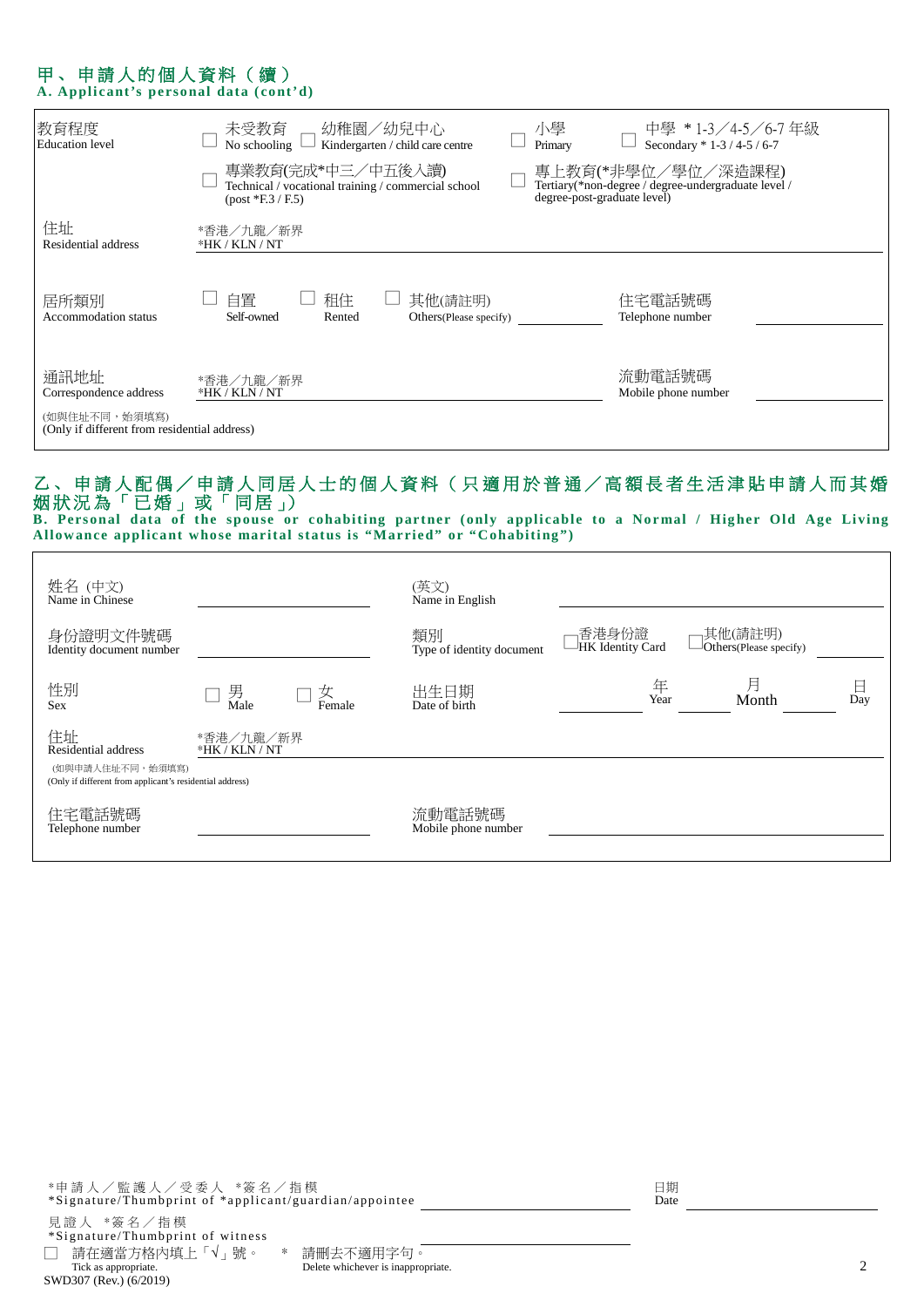## 丙 、 **\***監護人/受委人的個人資料 (只適用於十八歲以下或未能親自提出申 請的申請人)

**C. \*Guardian / Appointee 's personal data (only applicable to an applicant aged under 18 or who is unable to make application by hi mself / herself)**

| 姓名 (中文)<br>Name in Chinese            |                             | (英文)<br>Name in English         |                                 |                                     |  |
|---------------------------------------|-----------------------------|---------------------------------|---------------------------------|-------------------------------------|--|
| 身份證明文件號碼<br>Identity document number  |                             | 類別<br>Type of identity document | 香港身份證<br>HK Identity Card       | 其他 (請註明)<br>Others (Please specify) |  |
| 與申請人關係<br>Relationship with applicant |                             | 關係證明文件<br>Proof of relationship | 香港出生證明書<br>HK Birth Certificate | 其他 (請註明)<br>Others (Please specify) |  |
| 住址<br>Residential address             | *香港/九龍/新界<br>*HK / KLN / NT |                                 |                                 |                                     |  |
| 住宅電話號碼<br>Telephone number            |                             | 流動電話號碼<br>Mobile phone number   |                                 |                                     |  |

## 丁、代理人的個人資料(只適用於本署接納為有需要授權第三者領款的申請人)

**D. Agent's personal data (only applicable to an applicant who is accepted for requiring a third party to act as an agent)**

| 姓名 (中文)<br>Name in Chinese               | (英文)<br>Name in English            |                             |                                                  |
|------------------------------------------|------------------------------------|-----------------------------|--------------------------------------------------|
| 身份證明文件號碼<br>Identity document number     | 類別<br>Type of identity<br>document | ]香港身份證<br>-HK Identity Card | <sub>]</sub> 其他 (請註明)<br>Others (Please specify) |
| 與申請人關係<br>Relationship with<br>applicant | 住址<br>Residential address          | *香港/九龍/新界<br>*HK / KLN / NT |                                                  |
| 住宅電話號碼<br>Telephone number               | 流動電話號碼<br>Mobile phone number      |                             |                                                  |

# L 第二部分 居港規定(只適用於十八歲或以上的申請人) **Part 2 Residence requirements (only applicable to an applicant aged 18 or above)**

| 申請人在申請日期前是否已成為香港居民最少七年?<br>Has the applicant been a Hong Kong resident for at least seven years before the date of application?<br>是<br>Yes                                               | 合<br>No    |  |  |  |  |  |  |
|-------------------------------------------------------------------------------------------------------------------------------------------------------------------------------------------|------------|--|--|--|--|--|--|
| 請在下列句子中選擇其中一項,以說明在緊接申請日期前一年的離港日數。<br>Please select one sentence below to state the total number of days of absence during the one-year period immediately before the date of application. |            |  |  |  |  |  |  |
| 申請人在緊接申請日期前一年離港共 ______ 天。<br>The applicant has been absent from Hong Kong for a total of _______<br>days during the one-year period immediately before the date of application.          |            |  |  |  |  |  |  |
| 申請人在緊接申請日期前一年內並無離港超過 56 天。<br>The applicant has been absent from Hong Kong for not more than 56 days during the one-year period immediately before the date of application.               |            |  |  |  |  |  |  |
| 申請人未能確定在緊接申請日期前一年內的離港日數。<br>The applicant cannot ascertain the exact number of days of absence from Hong Kong during the one-year period immediately before the date of application.      |            |  |  |  |  |  |  |
|                                                                                                                                                                                           |            |  |  |  |  |  |  |
| *申請人/監護人/受委人 *簽名/指模<br>*Signature/Thumbprint of *applicant/guardian/appointee                                                                                                             | 日期<br>Date |  |  |  |  |  |  |

見證人 \*簽 名 / 指 模 \*Signature/Thumbprint of witness □ 請在適當方格內填上「√」號。 \* 請刪去不適用字句。 Tick as appropriate. Delete whichever is inappropriate. 3 SWD307 (Rev.) (6/2019)

 $\mathbf{r}$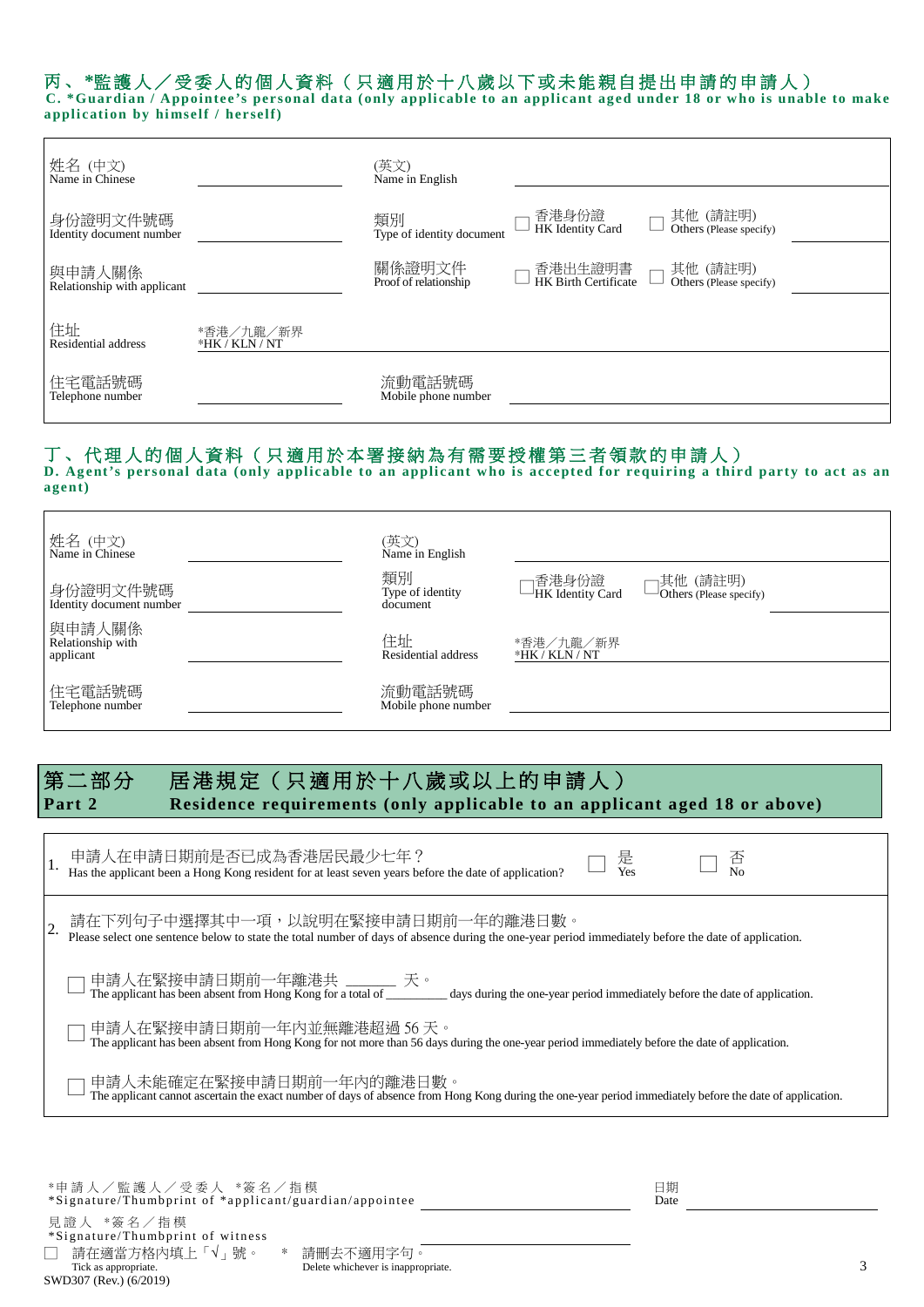|          | 第三部分<br>Part 3                                               | details.)                                                                                                                           | 申請人及其配偶/同居人士(只適用於普通/高額長者生活津貼申請人<br>而其婚姻狀況為「已婚」或「同居」)的入息及資產(詳情請參閱「公<br>共福利金計劃申請指引」第10頁註三)<br>Income and asset value of the applicant and his / her spouse / cohabiting partner<br>(only applicable to a Normal / Higher Old Age Living Allowance applicant whose<br>marital status is "Married" or "Cohabiting") (Please refer to Note 3 on pages 13<br>and 14 of "Application for Social Security Allowance Guidance Notes" for |                                              |
|----------|--------------------------------------------------------------|-------------------------------------------------------------------------------------------------------------------------------------|---------------------------------------------------------------------------------------------------------------------------------------------------------------------------------------------------------------------------------------------------------------------------------------------------------------------------------------------------------------------------------------------------------------------------------|----------------------------------------------|
| 甲.<br>A. |                                                              |                                                                                                                                     | 每月入息(不包括子女、親戚或朋友等金錢上的津助)<br>Income per month (excluding contributions from family members, relatives and friends, etc.)                                                                                                                                                                                                                                                                                                         |                                              |
|          |                                                              |                                                                                                                                     | 申請人 Applicant                                                                                                                                                                                                                                                                                                                                                                                                                   | *配偶 Spouse/同居人士 Cohabiting Partner           |
| 1.       | handiwork, business, etc.                                    | 工資、手工業或生意上的入息等<br>Wages from employment, income from                                                                                | 沒有 No<br>有<br>$Yes$ \$                                                                                                                                                                                                                                                                                                                                                                                                          | 沒有 No<br>有<br>Yes \$                         |
| 2.       | 退休金/長俸<br>Retirement benefits / pensions                     |                                                                                                                                     | 沒有 No<br>有<br>$Yes$ \$                                                                                                                                                                                                                                                                                                                                                                                                          | 沒有 No<br>有<br>Yes \$                         |
| 3.       | 從收租所得的淨收益<br>Net income on rentals collected                 |                                                                                                                                     | 沒有 No<br>有<br>Yes \$                                                                                                                                                                                                                                                                                                                                                                                                            | 沒有 No<br>有<br>Yes \$                         |
|          | 4. 從年金計劃<br>所得的固定<br>年金                                      | a) 「香港年金計劃」<br><b>HKMC</b> Annuity Plan                                                                                             | 沒有 No<br>有<br>$Yes \t S$                                                                                                                                                                                                                                                                                                                                                                                                        | 沒有 No<br>有<br>Yes $\frac{1}{2}$              |
|          | Payout from the<br>annuity scheme(s)                         | b) 其他年金計劃<br>Other Annuity Scheme(s)                                                                                                | 沒有 No<br>有<br>$Yes \tS$                                                                                                                                                                                                                                                                                                                                                                                                         | 沒有 No<br>有<br>$Yes \quad $$                  |
|          |                                                              | 總入息<br>Total income                                                                                                                 | \$                                                                                                                                                                                                                                                                                                                                                                                                                              | \$                                           |
| 乙.<br>В. |                                                              | 共福利金計劃申請指引」第10頁註三)                                                                                                                  | 資產(包括在香港、澳門、內地或海外所擁有的資產)(有關「資產」的定義,請參閱「公<br>Assets (including those in Hong Kong, Macao, the Mainland or overseas) (see definition of "assets" at<br>Note 3 on pages 13 and 14 of "Application for Social Security Allowance Guidance Notes")<br>申請人 Applicant                                                                                                                                                                  | *配偶 Spouse/同居人士 Cohabiting Partner           |
|          | 1. 土地/非自住物業<br>Land / non-owner occupied property            |                                                                                                                                     | 沒有 No<br>有<br>$Yes$ \$                                                                                                                                                                                                                                                                                                                                                                                                          | □ 沒有 No<br>有<br>Yes \$                       |
| 2.       | 現金<br>Cash in hand                                           |                                                                                                                                     | 沒有 No<br>有<br>Yes \$                                                                                                                                                                                                                                                                                                                                                                                                            | 沒有 No<br>有<br>$Yes \quad $ \quad \text{---}$ |
| 3.       | 銀行儲蓄<br><b>Bank</b> savings                                  |                                                                                                                                     | 沒有 No<br>有<br>$Yes$ $$$                                                                                                                                                                                                                                                                                                                                                                                                         | 沒有 No<br>有<br>$Yes \t$$                      |
| 4.       | 及累算退休權益)<br>benefits)                                        | 股票及股份的投資(包括債券、基金<br>Investments in stocks and shares (including<br>bonds, trust fund and accrued retirement                         | 沒有 No<br>有<br>$Yes$ \$                                                                                                                                                                                                                                                                                                                                                                                                          | 沒有 No<br>有<br>$Yes \quad $ \quad \text{S}$   |
| 5.       | 金條及金幣等<br>Gold bars and gold coins, etc.                     |                                                                                                                                     | 沒有 No<br>有<br>$Yes$ $$$                                                                                                                                                                                                                                                                                                                                                                                                         | 沒有 No<br>有<br>Yes \$                         |
| 6.       | 其營業牌照<br>bus) and its business licence                       | 商業車輛 (例如的士及公共小巴)及<br>Vehicle for investment (e.g. taxi and public light                                                             | 沒有 No<br>有<br>Yes \$                                                                                                                                                                                                                                                                                                                                                                                                            | 沒有 No<br>有<br>$Yes$ $$$                      |
|          |                                                              | 總值<br>Total value                                                                                                                   | \$                                                                                                                                                                                                                                                                                                                                                                                                                              | \$                                           |
|          | 見證人 *簽名/指模<br>Tick as appropriate.<br>SWD307 (Rev.) (6/2019) | *申請人/監護人/受委人 *簽名/指模<br>*Signature/Thumbprint of *applicant/guardian/appointee<br>*Signature/Thumbprint of witness<br>請在適當方格內填上「√」號。 | * 請刪去不適用字句。<br>Delete whichever is inappropriate.                                                                                                                                                                                                                                                                                                                                                                               | 日期<br>Date<br>$\overline{4}$                 |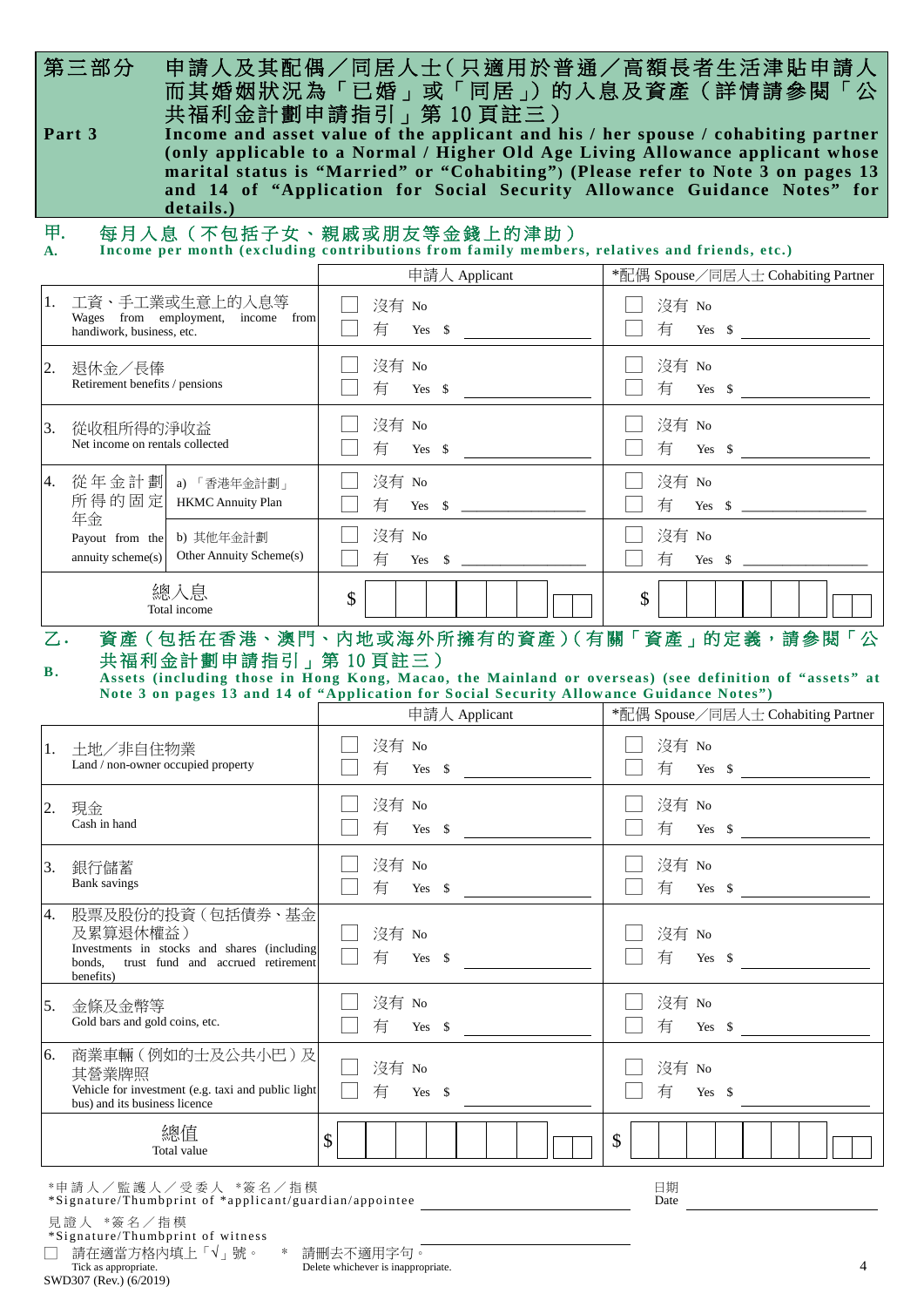| 第四部分<br>Part 4<br>Allowance applicant)                                                                                                                                                                                                                                                                                                                                                                                                                                                              | 入住受政府資助的院舍/醫院管理局轄下所有的公立醫院及機構或在教<br>育局轄下的特殊學校寄宿(只適用於高額傷殘津貼申請人)<br>Admission to residential institutions subsidised by the government / all public<br>hospitals and institutions under the Hospital Authority or Boarding in special<br>schools under the Education Bureau (only applicable to a Higher Disability                                                      |  |                           |  |  |  |  |  |  |
|-----------------------------------------------------------------------------------------------------------------------------------------------------------------------------------------------------------------------------------------------------------------------------------------------------------------------------------------------------------------------------------------------------------------------------------------------------------------------------------------------------|-----------------------------------------------------------------------------------------------------------------------------------------------------------------------------------------------------------------------------------------------------------------------------------------------------------------------------------------------------------------------|--|---------------------------|--|--|--|--|--|--|
| 甲.<br>申請人是否已入住受政府資助的院舍(包括津助/合約院舍及參與不同買位計劃院舍的資助宿位)/醫院管理局轄下<br>所有的公立醫院及機構接受住院照顧或教育局轄下的特殊學校寄宿?<br>Whether the applicant has been admitted into residential institutions subsidised by the government (including subsidised places in subvented / contract homes<br>А.<br>and residential care homes under various bought place schemes) / all public hospitals and institutions under the Hospital Authority for receiving care or special<br>schools under the Education Bureau for boarding service? |                                                                                                                                                                                                                                                                                                                                                                       |  |                           |  |  |  |  |  |  |
| 否<br>No                                                                                                                                                                                                                                                                                                                                                                                                                                                                                             | 是 (請註明如下)<br>Yes (Please specify as below)<br>院舍/公立醫院及機構/特殊學校名稱<br>Name of institution/public hospital and institution/special school                                                                                                                                                                                                                                 |  | 入住日期<br>Date of admission |  |  |  |  |  |  |
|                                                                                                                                                                                                                                                                                                                                                                                                                                                                                                     |                                                                                                                                                                                                                                                                                                                                                                       |  |                           |  |  |  |  |  |  |
| Z.                                                                                                                                                                                                                                                                                                                                                                                                                                                                                                  | 申請人是否已獲派宿位將會人住受政府資助的院舍(包括津助/合約院舍及參與不同買位計劃院舍的資助宿位)/                                                                                                                                                                                                                                                                                                                    |  |                           |  |  |  |  |  |  |
| В.<br>under the Education Bureau?                                                                                                                                                                                                                                                                                                                                                                                                                                                                   | 院管理局轄下所有的公立醫院及機構或在教育局轄下的特殊學校寄宿?<br>Has the applicant been allocated a place in residential institutions subsidised by the government (including subsidised places in subvented / contract homes and<br>residential care homes under various bought place schemes) / all public hospitals and institutions under the Hospital Authority or boarding in special schools |  |                           |  |  |  |  |  |  |
| 否<br>No                                                                                                                                                                                                                                                                                                                                                                                                                                                                                             | 是 (請註明如下)<br>Yes (Please specify as below)<br>院舍/公立醫院及機構/特殊學校名稱<br>Name of institution/public hospital and institution/special school                                                                                                                                                                                                                                 |  | 入住日期<br>Date of admission |  |  |  |  |  |  |
|                                                                                                                                                                                                                                                                                                                                                                                                                                                                                                     |                                                                                                                                                                                                                                                                                                                                                                       |  |                           |  |  |  |  |  |  |
| 旅遊證件<br>第五部分<br>Part 5<br><b>Travel document</b>                                                                                                                                                                                                                                                                                                                                                                                                                                                    |                                                                                                                                                                                                                                                                                                                                                                       |  |                           |  |  |  |  |  |  |
| 申請人是否持有任何 <i>有效的</i> 或 <i>已過期的</i> 或 <i>已失效的</i> 旅遊證件?<br>Does the applicant possess any valid or expired or invalid travel document(s)?                                                                                                                                                                                                                                                                                                                                                            |                                                                                                                                                                                                                                                                                                                                                                       |  |                           |  |  |  |  |  |  |
| 否<br>N <sub>o</sub>                                                                                                                                                                                                                                                                                                                                                                                                                                                                                 | 是 (請註明如下)<br>Yes (Please specify as below)                                                                                                                                                                                                                                                                                                                            |  |                           |  |  |  |  |  |  |
| Document type                                                                                                                                                                                                                                                                                                                                                                                                                                                                                       | 證件類別<br>證件號碼<br>簽發日期<br>有效期至<br>Date of issue<br>Document number<br>Date of expiry                                                                                                                                                                                                                                                                                    |  |                           |  |  |  |  |  |  |
|                                                                                                                                                                                                                                                                                                                                                                                                                                                                                                     |                                                                                                                                                                                                                                                                                                                                                                       |  |                           |  |  |  |  |  |  |
|                                                                                                                                                                                                                                                                                                                                                                                                                                                                                                     |                                                                                                                                                                                                                                                                                                                                                                       |  |                           |  |  |  |  |  |  |
|                                                                                                                                                                                                                                                                                                                                                                                                                                                                                                     |                                                                                                                                                                                                                                                                                                                                                                       |  |                           |  |  |  |  |  |  |

日期 Date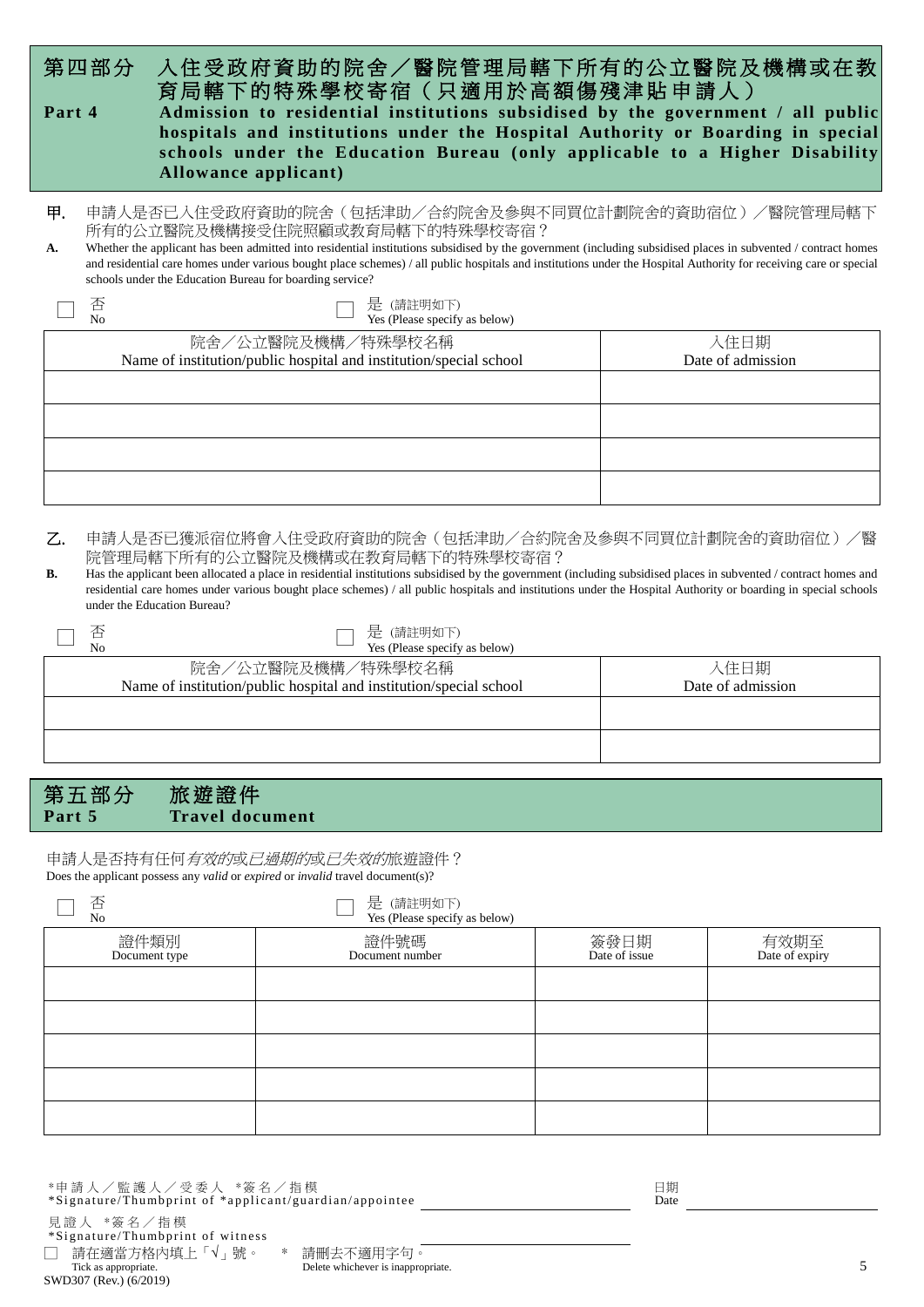| 第六部分   | *申請人/監護人/受委人/代理人的銀行帳戶資料(自動轉帳用)                                                              |
|--------|---------------------------------------------------------------------------------------------|
| Part 6 | *Applicant's / Guardian's / Appointee's / Agent's account particulars (for<br>auto-payment) |

| 帳戶持有人名稱 (中文)<br>Account name (Chinese) |  |  |  |  | (英文) | Account name (English) |  |  |  |  |  |  |
|----------------------------------------|--|--|--|--|------|------------------------|--|--|--|--|--|--|
| 銀行名稱<br>Name of bank                   |  |  |  |  |      |                        |  |  |  |  |  |  |
| 帳戶號碼<br>Account number                 |  |  |  |  |      |                        |  |  |  |  |  |  |

# 第七部分 親友的個人資料(隨意提供) **Part 7 Relative's / Friend's personal data (optional)**

| 姓名 (中文)<br>Name in Chinese            | (英文)<br>Name in English       |  |
|---------------------------------------|-------------------------------|--|
| 與申請人關係<br>Relationship with applicant |                               |  |
| 通訊地址<br>Correspondence address        |                               |  |
| 住宅電話號碼<br>Telephone number            | 流動電話號碼<br>Mobile phone number |  |

| 第八部分   | 其他資料(包括其他福利需要)                                    |
|--------|---------------------------------------------------|
| Part 8 | Other information (including other welfare needs) |

請註明 Please specify

L

# 第九部分 聲明及保證 **Part 9 Declaration and undertaking**

- 本人(即下方簽署人)現聲明據本人所知,本表以上所列各項資料是正確無訛。
- I, the undersigned, DECLARE that to the best of my knowledge and belief, the information in the above items is true.
- 如以上表內所列的資料有任何改變,或\*本人/申請人離開香港、遭監禁或合法羈留,本人將從速向社會 福利署申報。

I undertake to report immediately to the Social Welfare Department any changes in the particulars contained herein. I further undertake to report immediately to the Social Welfare Department \*my/the applicant's departure from Hong Kong, imprisonment or detention in legal custody.

- 本人已閱讀最後頁「收集個人資料聲明」, 並明白其內容。
- I have read the "Personal Information Collection Statement" at the last page and understand its content.
- 本人已經通知 \*本 人 /申請人的家庭成員及其他有關人士 並獲得他們同意將 他 們 的個人資料提供予社會 福利署作本申請用途。

I have informed and obtained the consents of the other members of \*my/the applicant's household and other relevant persons to provide their personal data to the Social Welfare Department for the purpose of this application.

\*申請人 / 監護人 / 受委人 \*簽 名 / 指 模 \*Signature/Thumbprint of \*applicant/guardian /appointee

日期 Date

見證人 \*簽 名 / 指 模 \*Signature/Thumbprint of witness \* 請刪去不適用字句。 Delete whichever is inappropriate. 6

|                        | Delete whichever is inapprop |
|------------------------|------------------------------|
| SWD307 (Rev.) (6/2019) |                              |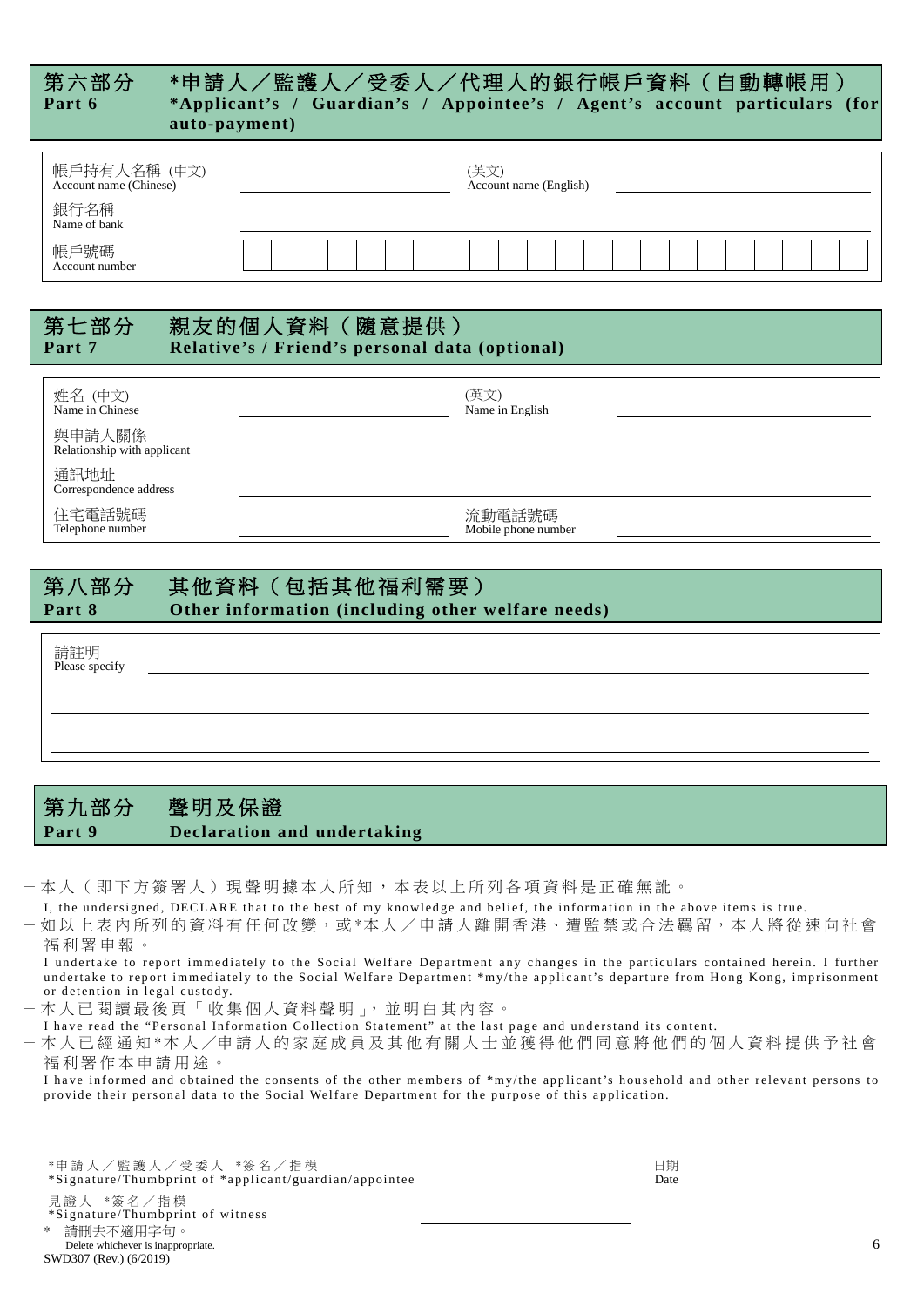- 本人同意社會福利署 就 \*本人/申請人領取公共福利金一事而進行有關的調查,包括向入境事務處、各政 府部門、銀行及其他團體、人士索取\*本人/申請人/和配偶或同居人士(只適用於普通/高額長者生 活津貼申請人而其婚姻狀況為「已婚」或「同居」)的個人資料及記錄(例如\*本人/申請人的出入境電 腦資料)用來進行資料核對程序。本人亦同意該等政府部門、銀行及其他團體、人士將所需資料及記錄 提供予社會福利署。

I consent to any investigations into the circumstances relating to \*my/the applicant's receipt of Social Security Allowance being carried out by the Social Welfare Department, including but not limited to asking the Immigration Department, other government departments, banks and other parties to match \*my/the applicant's personal data relating to \*my/the applicant's receipt of Social Security Allowance with \*my/the applicant's personal data held by such other departments or such other parties (such as \*my/the applicant's travel records held on the computer) and those of \*my/the applicant's spouse or cohabiting partner (only applicable to a Normal/Higher Old Age Living Allowance applicant whose marital status is "Married" or "Cohabiting"). I also consent to such government departments, banks and parties providing the requested data and records to the Social Welfare Department. - \*本人/申請人並無向社會福利署申請或領取 \*公共福利金/綜合社會保障援助。

- No application for \*Social Security Allowance/Comprehensive Social Security Assistance has been made by \*me/the applicant nor \*am I/is the applicant receiving \*Social Security Allowance/Comprehensive Social Security Assistance from the Social Welfare Department.
- -(只適用於高額傷殘津貼申請人)如\*本人/申請人入住受政府資助的院舍或醫院管理局轄下所有的公立 醫院及機構,或在教育局轄下的特殊學校寄宿,本人將從速向社會福利署申報。

(For Higher Disability Allowance applicant only) I undertake to report immediately to the Social Welfare Department \*my/the applicant's admission to residential institutions subsidised by the government or all public hospitals and institutions under the Hospital Authority, or boarding in special schools under the Education Bureau .

-(只適用於普通/高額長者生活津貼申請人)在寬限期過後,如 \*本人/申請人/和配偶或同居人士(只 適用於婚姻狀況為「已婚」或「同居」的申請人)的每月總入息或資產總值超逾社會福利署所定的限額, 本人必須向社會福利署申報(以書面通知為準 )。本人明白如不申報,將有被檢控的可能。 (For Normal/Higher Old Age Living Allowance applicant only) I undertake to notify the Social Welfare Department (in writing) if, after the grace period, the monthly income or assets of \*myself/the applicant/and spouse or cohabiting partner (only applicable to

an applicant whose marital status is "Married" or "Cohabiting") exceed the limits set by the Social Welfare Department. I understand that if I fail to notify the Department, I shall render myself liable to prosecution.

- ( 只 適 用 於 十 五 歲 至 十 七 歲 心 智 健 全 的 申 請 人 , 本 申 請 須 由 監 護 人 或 受 委 人 簽 署 )本 人 \*同 意 / 不 同 意 津 貼金直接存入申請人的銀行帳戶。

(For applicants who are mentally sound and aged 15-17, this application shall be signed by guardian/appointee) I \*agree/do not agree that the allowance be paid directly into the applicant's bank account.

- 本人明白社會福利署有權從 \*本人/申請人每月可得的津貼金中扣除經社會福利署核實的多領款項。 I understand that the Social Welfare Department has the right to deduct from \*my/the applicant's monthly entitlements any amount certified by the Social Welfare Department as overpayment.
- 本人同意社會福利署從 \*本人/申請人/代理人的銀行帳戶 取回任何多領款項。本人亦同意 (銀行名稱 ), 從 \*本人/申請人/代理人

上述的銀行帳戶,扣除經社會福利署核實的多領款項。 I agree to the Social Welfare Department to recover any overpayment received for \*me/the applicant from \*my/the applicant's/the agent's bank account no. **held for \*my/the applicant's use and benefit.** I also agree to (name of bank) to debit \*my/the applicant's/the agent's bank account as specified above from time to time with any amount certified by the Social Welfare Department as overpayment.

- 本人明白如本人蓄意或存心提供不正確資料或隱瞞任何事項,或就錯誤引導社會福利署,以圖獲得現金援 助,將有被檢控的可能。

I understand that if I knowingly or willfully make any false statement or withhold any information, or otherwise mislead the Social Welfare Department for the purpose of obtaining payments, it will render me liable to prosecution. 以上聲明,本人已詳細閱讀,本人亦完全明白。

The above statement has been read by me and well understood by me.

\*申請人 /監護人/受委人 \*簽名/指模 \*Signature/Thumbprint of \*applicant/guardian /appointee

見證人 \*簽名/指模 \*Signature/Thumbprint of witness

見證人姓名 Name of witness 日 期

Date

社會福利署定期/按需要與其他政府部門和有關機構進行資料核 對程序。為免觸犯法律,申請人或其受委人務必提供真確及完整 資料。

**The Social Welfare Department conducts data matching periodically / on need basis with other government departments and relevant organisations. To avoid violating the law, applicants or their appointees must provide true and complete information.**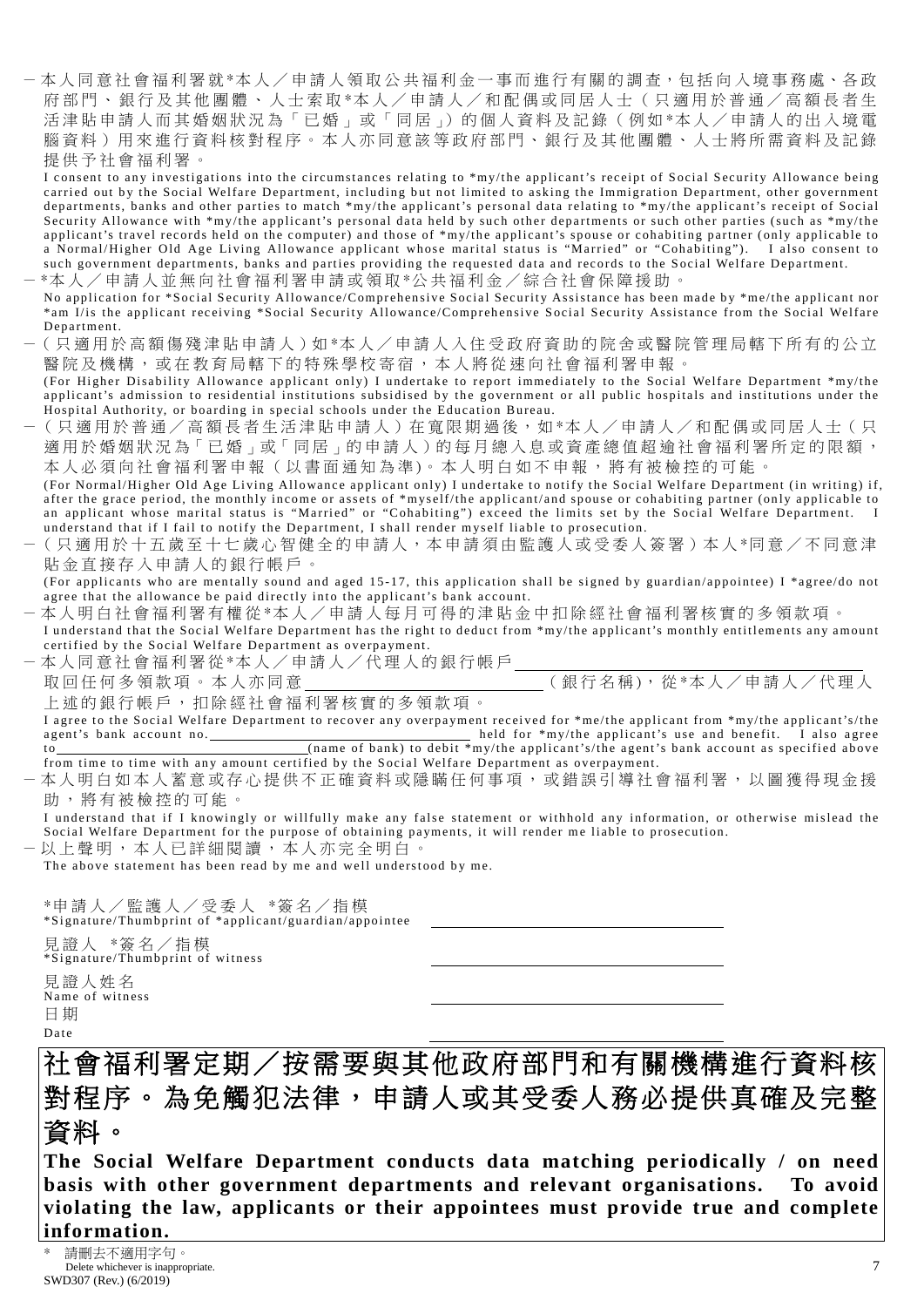# 注意事項 **Important notes**

1. 在遞交申請表前,應確定有關部分完全填妥。否則本署會將申請表退回給你重新填寫。這將延誤處理你的申請。 Please ensure the relevant parts of the application form are fully completed before submission. Otherwise, the Social Welfare Department will return it to you for completion. This will delay the processing of your application.

## 普通/高額長者生活 津貼申請人應填妥以下部分 **:**

|        | Normal / Higher Old Age Living Allowance applicant should complete the following parts:                                 |
|--------|-------------------------------------------------------------------------------------------------------------------------|
| 第一部分   | 申請人/申請人配偶/申請人同居人士/監護人/受委人/代理人的個人資料                                                                                      |
| Part 1 | Personal data of Applicant / Applicant's Spouse / Applicant's Cohabiting Partner / Guardian / Appointee / Agent         |
| 第二部分   | 居港規定                                                                                                                    |
| Part 2 | Residence requirements                                                                                                  |
| 第三部分   | 申請人及其配偶/同居人士( 只適用於普通/高額長者生活津貼申請人而其婚姻狀況為「已                                                                               |
| Part 3 | 婚 再或 「同居 」)的入息及資產                                                                                                       |
|        | Income and asset value of the applicant and his / her spouse / cohabiting partner (only applicable to a Normal / Higher |
|        | Old Age Living Allowance applicant whose marital status is "Married" or "Cohabiting"                                    |
| 第五部分   | 旅遊證件                                                                                                                    |
| Part 5 | Travel document                                                                                                         |
| 第六部分   | 申請人/監護人/受委人/代理人的銀行帳戶資料                                                                                                  |
| Part 6 | Applicant's / Guardian's / Appointee's / Agent's account particulars                                                    |
| 第九部分   | 聲明及保證                                                                                                                   |
| Part 9 | Declaration and undertaking                                                                                             |

## 高齡津貼申請人應填妥以下部分 **:**

## **Old Age Allowance applicant should complete the following parts:**

| 第一部分   | 申請人/申請人配偶/申請人同居人士/監護人/受委人/代理人的個人資料                                                                              |
|--------|-----------------------------------------------------------------------------------------------------------------|
| Part 1 | Personal data of Applicant / Applicant's Spouse / Applicant's Cohabiting Partner / Guardian / Appointee / Agent |
| 第二部分   | 居港規定                                                                                                            |
| Part 2 | Residence requirements                                                                                          |
| 第五部分   | 旅遊證件                                                                                                            |
| Part 5 | Travel document                                                                                                 |
| 第六部分   | 申請人/監護人/受委人/代理人的銀行帳戶資料                                                                                          |
| Part 6 | Applicant's / Guardian's / Appointee's / Agent's account particulars                                            |
| 第九部分   | 聲明及保證                                                                                                           |
| Part 9 | Declaration and undertaking                                                                                     |
|        |                                                                                                                 |

# 普通傷殘津貼申 請人應填妥以下部分 **:**

#### **Normal Disability Allowance applicant should complete the following parts:**

| 第一部分   | 申請人/申請人配偶/申請人同居人士/監護人/受委人/代理人的個人資料                                                                              |
|--------|-----------------------------------------------------------------------------------------------------------------|
| Part 1 | Personal data of Applicant / Applicant's Spouse / Applicant's Cohabiting Partner / Guardian / Appointee / Agent |
| 第二部分   | 居港規定                                                                                                            |
| Part 2 | Residence requirements                                                                                          |
| 第五部分   | 旅遊證件                                                                                                            |
| Part 5 | Travel document                                                                                                 |
| 第六部分   | 申請人/監護人/受委人/代理人的銀行帳戶資料                                                                                          |
| Part 6 | Applicant's / Guardian's / Appointee's / Agent's account particulars                                            |
| 第九部分   | 聲明及保證                                                                                                           |
| Part 9 | Declaration and undertaking                                                                                     |
|        |                                                                                                                 |
|        |                                                                                                                 |

## 高額傷殘津貼申請人應填妥以下部分 **:**

## **Higher Disability Allowance applicant should complete the following parts:**

|                | Disability Antowance applicant should complete the following parts.                                                                                                                                  |
|----------------|------------------------------------------------------------------------------------------------------------------------------------------------------------------------------------------------------|
| 第一部分           | 申請人/申請人配偶/申請人同居人士/監護人/受委人/代理人的個人資料                                                                                                                                                                   |
| Part 1         | Personal data of Applicant / Applicant's Spouse / Applicant's Cohabiting Partner / Guardian / Appointee / Agent                                                                                      |
| 第二部分           | 居港規定                                                                                                                                                                                                 |
| Part 2         | Residence requirements                                                                                                                                                                               |
| 第四部分<br>Part 4 | 入住受政府資助的院舍/醫院管理局轄下所有的公立醫院及機構或在教育局轄下的特殊學<br>校寄宿                                                                                                                                                       |
|                | Admission to residential institutions subsidised by the government / all public hospitals and institutions under the<br>Hospital Authority or Boarding in special schools under the Education Bureau |
| 第五部分           | 旅遊證件                                                                                                                                                                                                 |
| Part 5         | Travel document                                                                                                                                                                                      |
| 第六部分           | 申請人/監護人/受委人/代理人的銀行帳戶資料                                                                                                                                                                               |
| Part 6         | Applicant's / Guardian's / Appointee's / Agent's account particulars                                                                                                                                 |
| 第九部分           | 聲明及保證                                                                                                                                                                                                |
| Part 9         | Declaration and undertaking                                                                                                                                                                          |
|                |                                                                                                                                                                                                      |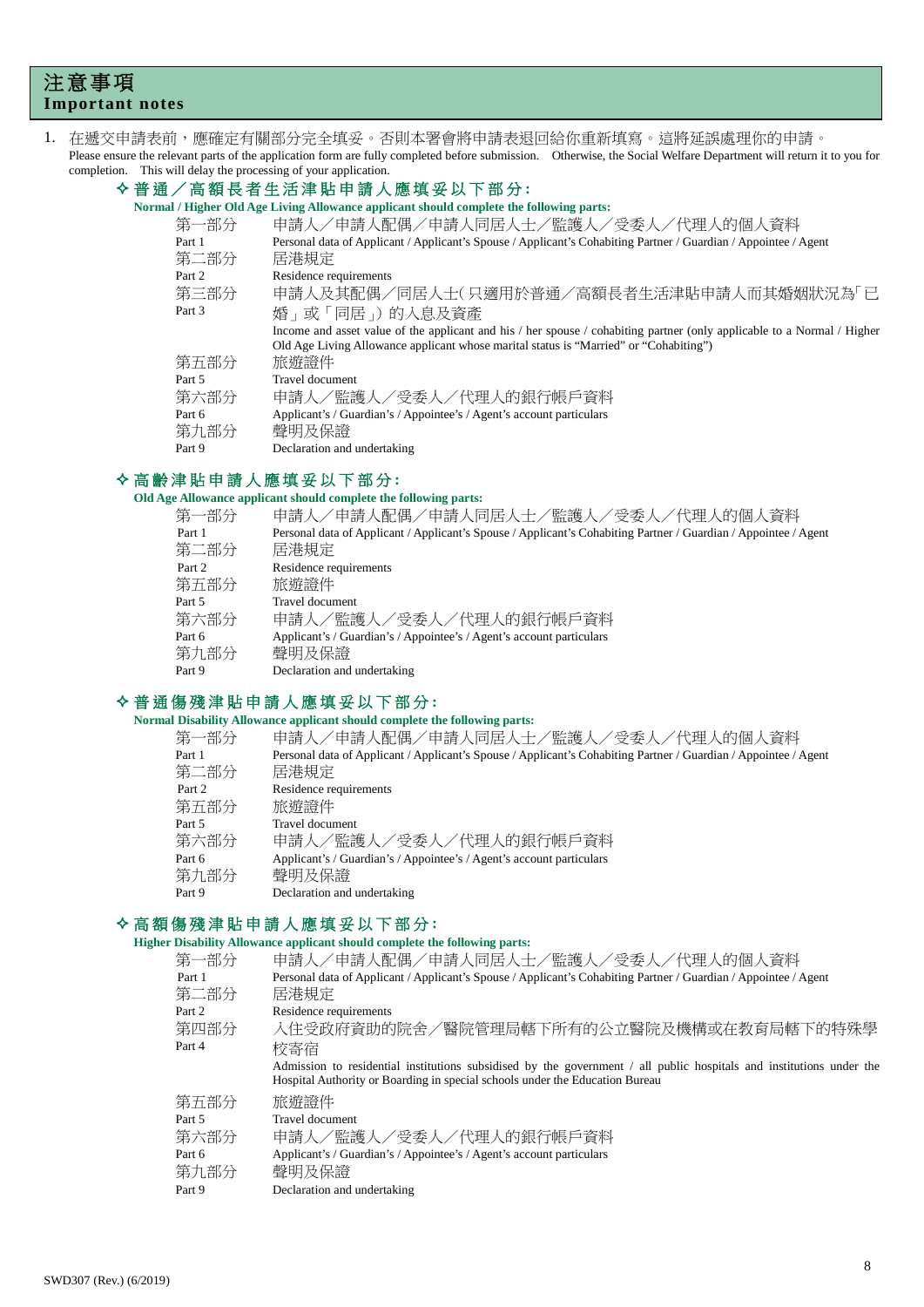2. 請準備「公共福利金計劃申請指引」第 22 頁至 24 頁中所應遞交之文件副本,連同填妥的申請表一併以郵遞方式或親 自交回社會保障辦事處。已填妥的申請表及證明文件一經遞交,恕不退回。如有需要,請自行保存一份副本以備查閱。 Please prepare copies of all relevant supporting documents (Please refer to pages 28 to 30 of the "Application for Social Security Allowance Guidance Notes") and return together with the completed application form to social security field unit by post or in person. Completed application form and supporting documents, once submitted, are not returnable. If necessary, please retain one copy for your own reference.